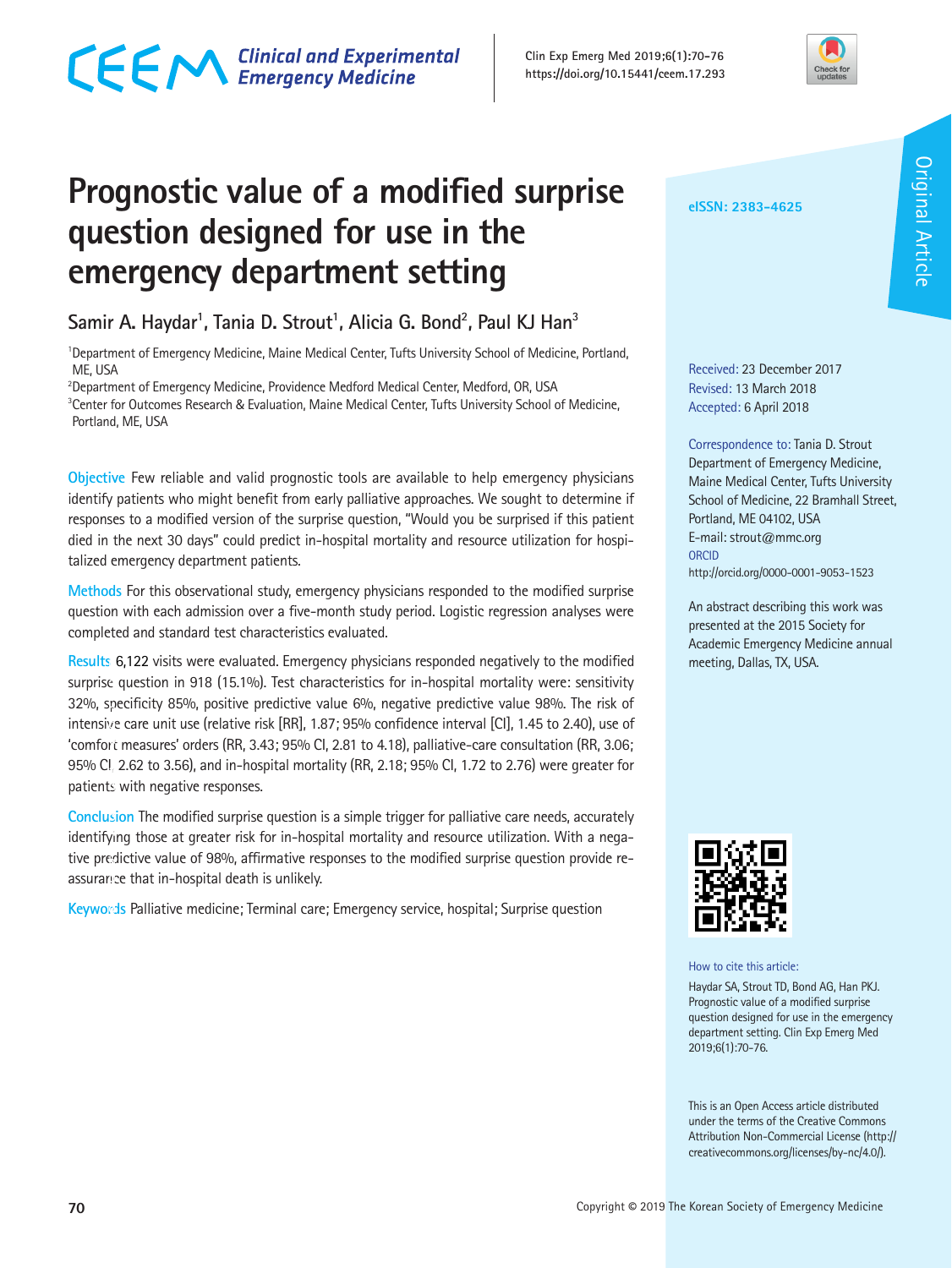#### **Capsule Summary**

#### **What is already known**

*Attention is turning to the role of emergency physicians in identifying patients with unmet palliative care needs. Few reliable and valid prognostic tools are available to identify those who might benefit from an early palliative approach.* 

#### **What is new in the current study**

*The modified version of the surprise question serves as a simple trigger for palliative care needs assessment in the acute care setting, accurately identifying those at greater risk for in-hospital mortality and resource utilization. With a negative predictive value of 98%, an affirmative response to the modified version of the surprise question provides reassurance that in-hospital death is unlikely. However, a negative response holds promise as an effective mechanism to identify patients who might benefit from implementation of an early palliative approach.*

#### **INTRODUCTION**

A growing body of literature suggests that many patients visiting the emergency department (ED) have unmet palliative care (PC) needs, and that identifying these patients early in the course of disease will extend and improve quality of life, reduce hospitalizations and future ED visits. $1-4$  As interest in improving PC in the ED grows, development of widely-applicable screening tools for PC needs is a priority. While there has been significant work on the assessment of PC needs in cancer patients visiting the  $ED<sub>1,5</sub>$ there are currently a paucity screening tools validated in the general ED population.

Dozens of "triggers" for PC needs assessments have been described in the literature. Such triggers are often based on diagnosis or symptoms, healthcare utilization patterns, psychosocial needs, and/or the clinical impressions of providers.<sup>3,6</sup> We believe an ideal initial screening tool or trigger for the fast-paced ED environment would be easy to administer in a brief period of time; easy to understand and interpret; require minimal training to apply; and would be specific enough that further assessment on patients screening positive would be feasible. A trigger based on clinical impression may be particularly well-suited to ED physicians, who regularly employ intuitive pattern-recognition techniques to make rapid clinical judgments.

The surprise question (SQ), "Would you be surprised if this patient died in the next year?" has been used as a PC screening tool in cancer, dialysis, and general populations to predict one-year mortality with moderate sensitivity and high specificity.<sup>5,7-10</sup> Unfortunately these studies were small with limited generalizability and notably high mortality rates in the populations studied. While the simplicity of this trigger makes it appealing for the ED environment, the one-year time frame is likely to have limited clinical utility and be conceptually challenging for the busy emergency physician. In an attempt to improve the clinical relevance of the SQ, while at the same time maintain its simplicity, here we proposed a modified ED version of the surprise question (ED-MSQ), "Would you be surprised if this patient died in the next 30 days?" for use in the ED. The ED-MSQ is a clinician-based tool that is simple to administer and easy for providers to interpret. If found to be reliable, the ED-MSQ could be applied easily in the ED setting. Therefore, our objective was to determine if the ED-MSQ, as answered by ED physicians at time of admission, could reliably predict increases in hospital resource utilization, in-hospital mortality and other surrogates for unmet PC needs. We hypothesized that in-hospital mortality, intensive care unit (ICU) use, utilization of a 'comfort measures' order set and PC consultation would be higher in the 'No, I would not be surprised' group as compared to the positive response group (Yes, I would be surprised).

#### **METHODS**

#### **Study design**

We conducted a retrospective review of prospectively collected data to address our research objectives. We developed a mechanism within our electronic health record (EPIC) to prospectively query emergency providers at the time of admission on their response to the ED-MSQ. At our institution all patients entering through the ED and subsequently admitted to hospital receive emergency provider generated ED transition admitting orders at the time of the admission decision. During this intervention, embedded within the ED transition order set was the ED-MSQ with a hard stop forcing providers to answer. As a result, providers were prospectively queried on nearly 100% of patients admitted through our ED. Patients taken directly to the operating room or cardiac catheterization laboratory bypassed this process. The study period lasted 5 months from August 1, 2013 through December 31, 2013. Emergency physician responses to the modified SQ were used to assign patients to one of two groups: those for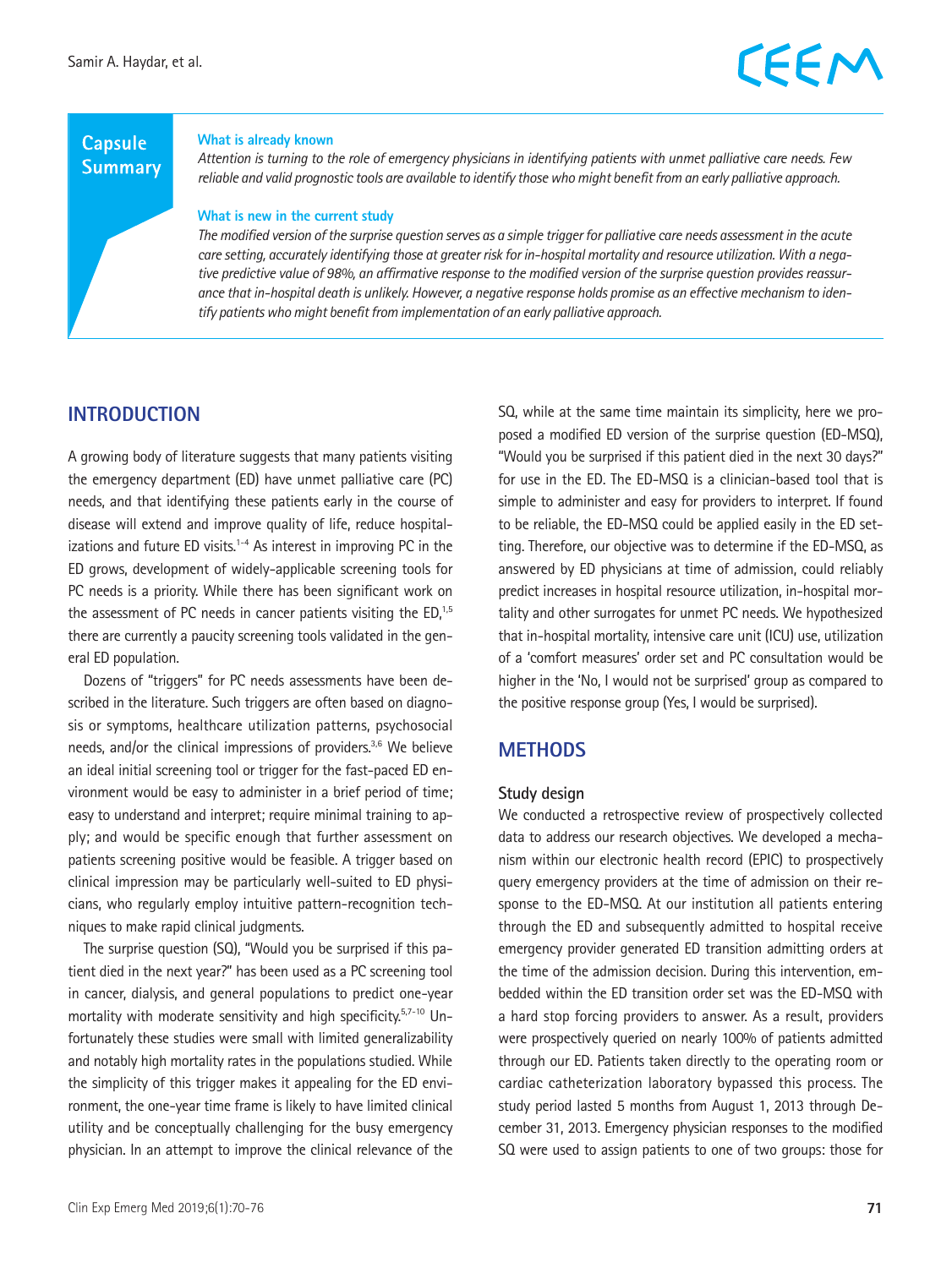# CEEM

whom physicians would be surprised if death occurred within 30 days (Yes, I would be surprised group) and those for whom physicians would not be surprised if death occurred within 30 days (No, I would not be surprised group). The Maine Medical Center (MMC) institutional review board exempted the study and waived the requirement for written informed consent.

#### **Study setting**

The study was conducted at MMC, a 637-bed tertiary care teaching hospital located in northern New England. The ED at MMC is a mixed adult and pediatric ED that treats approximately 65,000 patients annually and houses an emergency medicine residency training program.

At the time of this intervention, significant institutional efforts were focused on improving end-of-life care. The ED-MSQ intervention, as described here, was only part of a greater awareness leading to an acceleration of educational efforts targeting providers hospital wide.

#### **Selection of the study sample**

Patients were actively enrolled and admitting physicians queried by virtue of admission to the hospital through the ED. We obtained visit-level data through queries of MMC's electronic medical records system (Epic Systems Corporation, Verona, WI, USA). As ED patient care occurs, the Epic system electronically captures time, date, demographic, and clinical data throughout the hospital stay, yielding an integrated electronic medical record. We analyzed de-identified data for all ED visits occurring during the study period spanning August 1, 2013 through December 31, 2013. Data analyzed for this manuscript followed the 'go live' of the ED-MSQ functionality in the electronic record by approximately 6 months.

Data obtained included patient demographic information, triage acuity, presenting complaint, patient disposition from the ED, patient disposition from the hospital, inpatient hospitalization unit, utilization of the institution's 'comfort measures' order set, ordering of a PC consult, and emergency physician responses to the ED-MSQ. We excluded primary psychiatric visits, visits for patients who were not admitted to the hospital, and visits for patients who were less than 18 years of age and those taken directly to the operating theater or cardiac catheterization laboratory from the ED.

#### **Outcome measures**

The primary outcome measure of interest in this study was inpatient mortality which we defined as any patient death that occurred prior to discharge from the ED or inpatient hospital setting. Secondary outcomes of interest included markers of hospital resource utilization; placement of orders for 'comfort measures', PC consultation, ICU utilization and length of stay. We also investigated the association of responses with various patient demographic characteristics (Table 1).

#### **Table 1.** Characteristics of the study subjects

| <b>Characteristics</b>        | All subjects<br>$(n=6,122)$ | No, I would not<br>be surprised<br>$(n=918)$ | Yes, I would<br>be surprised<br>$(n=5,171)$ |
|-------------------------------|-----------------------------|----------------------------------------------|---------------------------------------------|
| Age category (yr)             |                             |                                              |                                             |
| $18 - 29$                     | 380 (6.2)                   | 11(1.2)                                      | 367 (7.1)                                   |
| $30 - 39$                     | 408 (6.7)                   | 17(1.9)                                      | 390 (7.5)                                   |
| $40 - 49$                     | 618 (10.1)                  | 27(2.9)                                      | 586 (11.3)                                  |
| $50 - 59$                     | 951 (15.5)                  | 75 (8.2)                                     | 873 (16.9)                                  |
| $60 - 69$                     | 1,108 (18.1)                | 135 (14.7)                                   | 963 (18.6)                                  |
| $70 - 79$                     | 1,234 (20.2)                | 222 (24.2)                                   | 1,009 (19.5)                                |
| $80 - 89$                     | 1,065 (17.4)                | 298 (32.5)                                   | 760 (14.7)                                  |
| $\geq 90$                     | 358 (5.8)                   | 133 (14.5)                                   | 223 (4.3)                                   |
| Sex                           |                             |                                              |                                             |
| Male                          | 3,168(51.7)                 | 487 (53.1)                                   | 2,658 (51.4)                                |
| Female                        | 2,954 (48.3)                | 431 (46.9)                                   | 2,513 (48.6)                                |
| <b>ESI</b> category           |                             |                                              |                                             |
| $ESI-1$                       | 130(2.2)                    | 50(5.7)                                      | 79 (1.6)                                    |
| $ESI-2$                       | 4,229 (71.2)                | 668 (75.6)                                   | 3,539 (70.5)                                |
| $ESI-3$                       | 1,526 (25.7)                | 161 (18.2)                                   | 1,355 (27.0)                                |
| $ESI-4$                       | 51(0.9)                     | 4(0.5)                                       | 47 (0.9)                                    |
| $ESI-5$                       | 1 ( > 0.01)                 | 1(0.1)                                       | 0(0)                                        |
| Race                          |                             |                                              |                                             |
| White                         | 5,852 (95.7)                | 30(3.3)                                      | 233 (4.5)                                   |
| Non-White/other               | 265 (4.3)                   | 888 (96.7)                                   | 4,934 (95.5)                                |
| Ethnicity                     |                             |                                              |                                             |
| Hispanic                      | 45 (0.7)                    | 8(0.9)                                       | 36(0.7)                                     |
| Non-Hispanic                  | 6,036 (99.3)                | 903 (99.1)                                   | 5,102 (99.3)                                |
| Payor type                    |                             |                                              |                                             |
| Private                       | 1,495 (24.4)                | 75 (8.2)                                     | 1,412 (27.3)                                |
| Public                        | 4,263 (69.6)                | 824 (89.8)                                   | 3,418 (66.1)                                |
| Self-pay                      | 364 (5.9)                   | 19(2.1)                                      | 341 (6.6)                                   |
| Intensive care use            |                             |                                              |                                             |
| Yes                           | 171 (2.8)                   | 47 (5.2)                                     | 124 (2.4)                                   |
| No                            | 5,951 (97.2)                | 871 (94.9)                                   | 5,047 (97.6)                                |
| Comfort measures orderset use |                             |                                              |                                             |
| Yes                           | 109(1.8)                    | 54(5.9)                                      | 55 (1.1)                                    |
| No                            | 5,980 (98.2)                | 864 (94.1)                                   | 5,116 (98.9)                                |
| Palliative care consult order |                             |                                              |                                             |
| Yes                           | 270 (4.4)                   | 114 (12.4)                                   | 156 (3.0)                                   |
| No                            | 5,819 (95.6)                | 804 (87.6)                                   | 5,015 (97.0)                                |
| In-hospital mortality         |                             |                                              |                                             |
| Yes                           | 157(2.6)                    | 107 (11.7)                                   | 50(0.9)                                     |
| <b>No</b>                     | 5,932 (97.4)                | 811 (88.3)                                   | 5,154 (99.6)                                |

Values are presented as number (%).

ESI, Emergency Severity Index.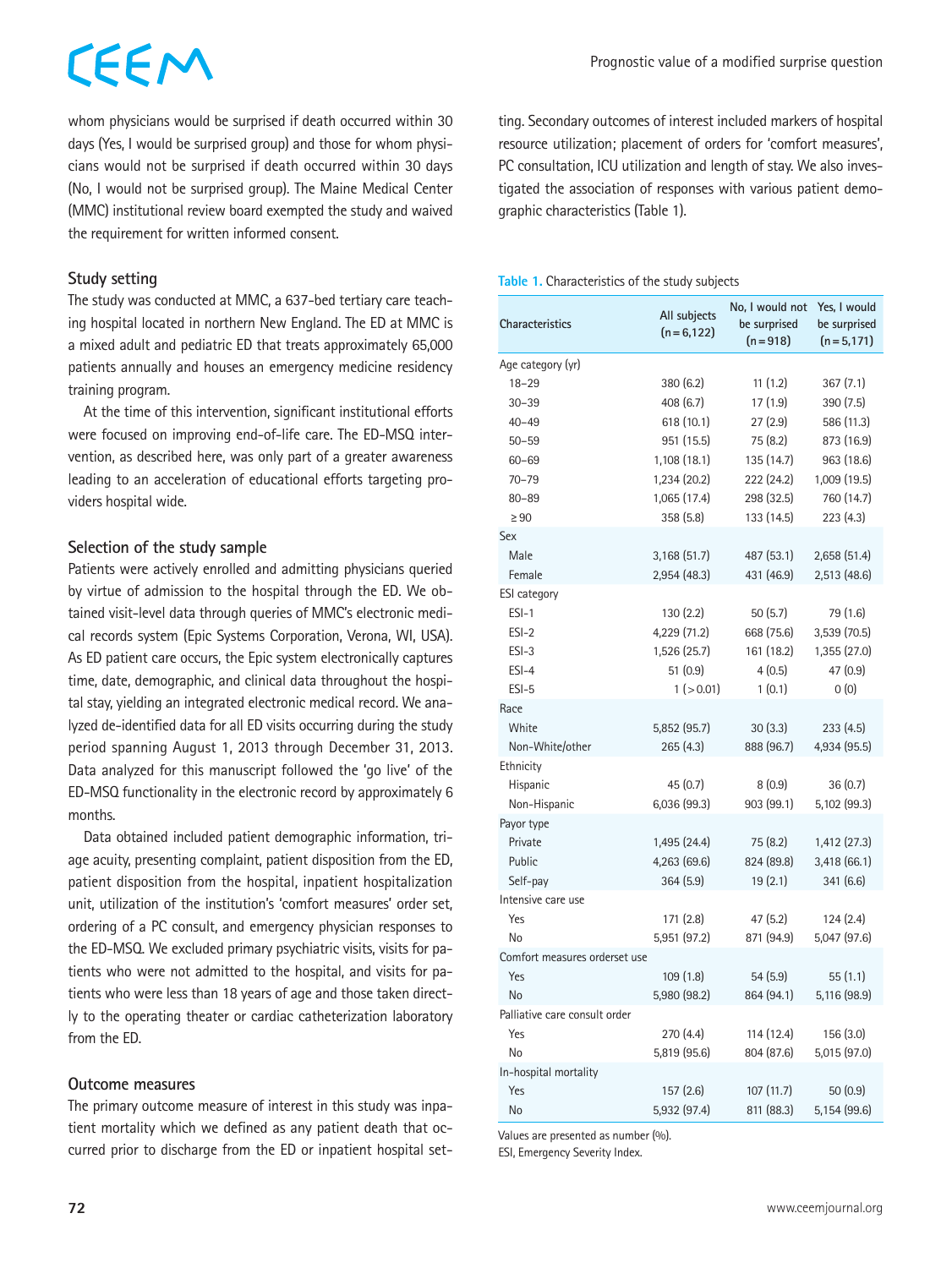# CEEM

#### **Primary data analysis**

We received the study data in a Microsoft Excel (Microsoft Corporation, Redmond, WA, USA) spreadsheet and later transferred the data into IBM SPSS Statistics ver. 22 (IBM Corp., Armonk, NY, USA) for analysis. To maximize sample size, we excluded cases with missing data on an analysis-by-analysis basis rather than excluding an entire case. Findings for categorical variables are reported as numbers and percentages with 95% confidence intervals (CIs). Continuous variables are reported as means and CIs or medians and interquartile ranges, as appropriate.

For our primary analysis, we first conducted univariate logistic regression analyses to examine the relationships between patient characteristics (age, race, ethnicity, sex, acuity level, and payor type), clinical resource utilization (ED length of stay, hospital length of stay, presence of a PC consult order, ICU utilization, and use of the institutional 'comfort measures' orderset) and emergency physician responses to the ED-MSQ with in-hospital mortality. Reference groups were chosen by temporal order or increasing values. Factors that were significant in univariate logistic regression analyses were then used as covariates in subsequent multivariate logistic regression modeling. Through multivariate modeling, we have estimated odds ratios and corresponding 95% CIs.

In addition to these primary analyses, standard test characteristics, including sensitivity, specificity, positive predictive value, and negative predictive value, were also computed. We also calculated the relative risk (RR) of experiencing each outcome (ICU utilization, PC consultation, 'comfort measures' order set use, and inhospital mortality) based upon the physicians' ED-MSQ response.

An *a priori* sample size calculation was not computed; rather, we used the sample available to us approximately six months following implementation of the ED-MSQ. Following standard sample size recommendations, the available sample of data from 6,122 cases is adequate to support the analyses we conducted.<sup>11,12</sup>

#### **RESULTS**

#### **Characteristics of the study subjects**

During the study, there were 7,766 admissions to the hospital originating in the ED. We excluded from analysis 768 admissions for patients <18 years of age, and 876 primary psychiatric admissions, leaving data from 6,122 cases for analysis. Direct admissions to the hospital and patients taken directly to the operating room and cardiac catheterization laboratory were also excluded as they bypassed our admission process. The median age for those included was 66 years (interquartile range, 51 to 79); 3,168 (52%) were male and 5,852 (96%) were white. Emergency physicians responded 'No, I would not be surprised' if the patient died in the next 30 days for 918 cases (15%). Differences in age, Emergency Severity Index category, payor type, ICU utilization, 'comfort measures' order set use, PC consult ordering, and inhospital mortality were all noted when comparing the characteristics of patients with negative (No, I would not be surprised) and affirmative (Yes, I would be surprised) physician responses (Table 2). In-hospital mortality was 2.6% during the study period (157 cases), with 107 deaths (68%) in the 'No, I would not be surprised' group and 50 (32%) in the 'Yes, I would be surprised' group.

#### **Characteristics of the modified SQ**

The sensitivity, specificity, positive predictive value (PPV) and negative predictive value (NPV) for the ED-MSQ were computed for all subjects as well as for three subgroups based upon age ( $\geq 60$ ) vs. 18–59 years old), subject sex, and ICU utilization (Table 2). For the entire cohort, the sensitivity of the ED-MSQ negative response (No, I would not be surprised) was 32% (95% CI, 25% to 40%) and the specificity was 85% (95% CI, 84% to 86%). The PPV was 5.5% (95% CI, 4% to 7%) and the NPV was 97.9% (95% CI, 97.5% to 98.3%).

| Table 2. Test characteristics for the modified surprise question by provider response for hospital mortality |  |  |  |  |
|--------------------------------------------------------------------------------------------------------------|--|--|--|--|
|                                                                                                              |  |  |  |  |

| Group               |           | No. of<br>patients | No. I would not be<br>surprised responses | Sensitivity <sup>a)</sup> | Specificity <sup>b)</sup> | PPV <sup>c)</sup>   | NPV <sup>d</sup>       |
|---------------------|-----------|--------------------|-------------------------------------------|---------------------------|---------------------------|---------------------|------------------------|
| All patients        |           | 6,089              | 918(15.1)                                 | $31.8(24.7 - 39.8)$       | 85.4 (84.4-86.3)          | $5.45(4.1 - 7.1)$   | $97.9$ $(97.5 - 98.3)$ |
| Age 18-59 years     |           | 2,346              | 130(5.5)                                  | $17.1 (6.61 - 33.7)$      | 94.63 (93.6-95.5)         | $4.62$ (1.7-9.8)    | 98.7 (98.1-99.1)       |
| Age $\geq 60$ years |           | 3,743              | 788 (21.1)                                | $36.1(27.6-45.3)$         | 79.5 (78.1-80.8)          | $5.6(4.1 - 7.4)$    | 97.4 (96.7-97.9)       |
| Female              |           | 2,944              | 431 (14.6)                                | $31.9(21.2 - 44.2)$       | 85.8 (84.4-87.0)          | $5.1(3.2 - 7.6)$    | 98.1 (97.5-98.6)       |
| Male                |           | 3.145              | 487 (15.5)                                | $31.8(22.3 - 42.6)$       | 85.0 (83.7-86.2)          | $5.7(3.9-8.2)$      | $97.7$ $(97.1 - 98.3)$ |
| <b>ICU</b>          | <b>No</b> | 5,918              | 871 (14.7)                                | 33.8 (23.0-46.0)          | 85.5 (84.6-86.4)          | $2.8(1.8-4.1)$      | 99.1 (98.8-99.3)       |
|                     | Yes       | 171                | 47(27.5)                                  | $30.2$ (20.8-41.1)        | 75.3 (64.8-84.0)          | $55.3(40.1 - 69.8)$ | $51.6(24.5-60.7)$      |

Values are presented as number (%) or % (95% confidence interval).

PPV, positive predictive value; NPV, negative predictive value.

a)Percent inpatient deaths predicted. b)Percent survivals to discharge predicted. c)Percent 'No, I would not be surprised' responses correctly predicting inpatient death. <sup>d</sup>)Percent "Yes, I would be surprised' responses correctly predicting survival to discharge.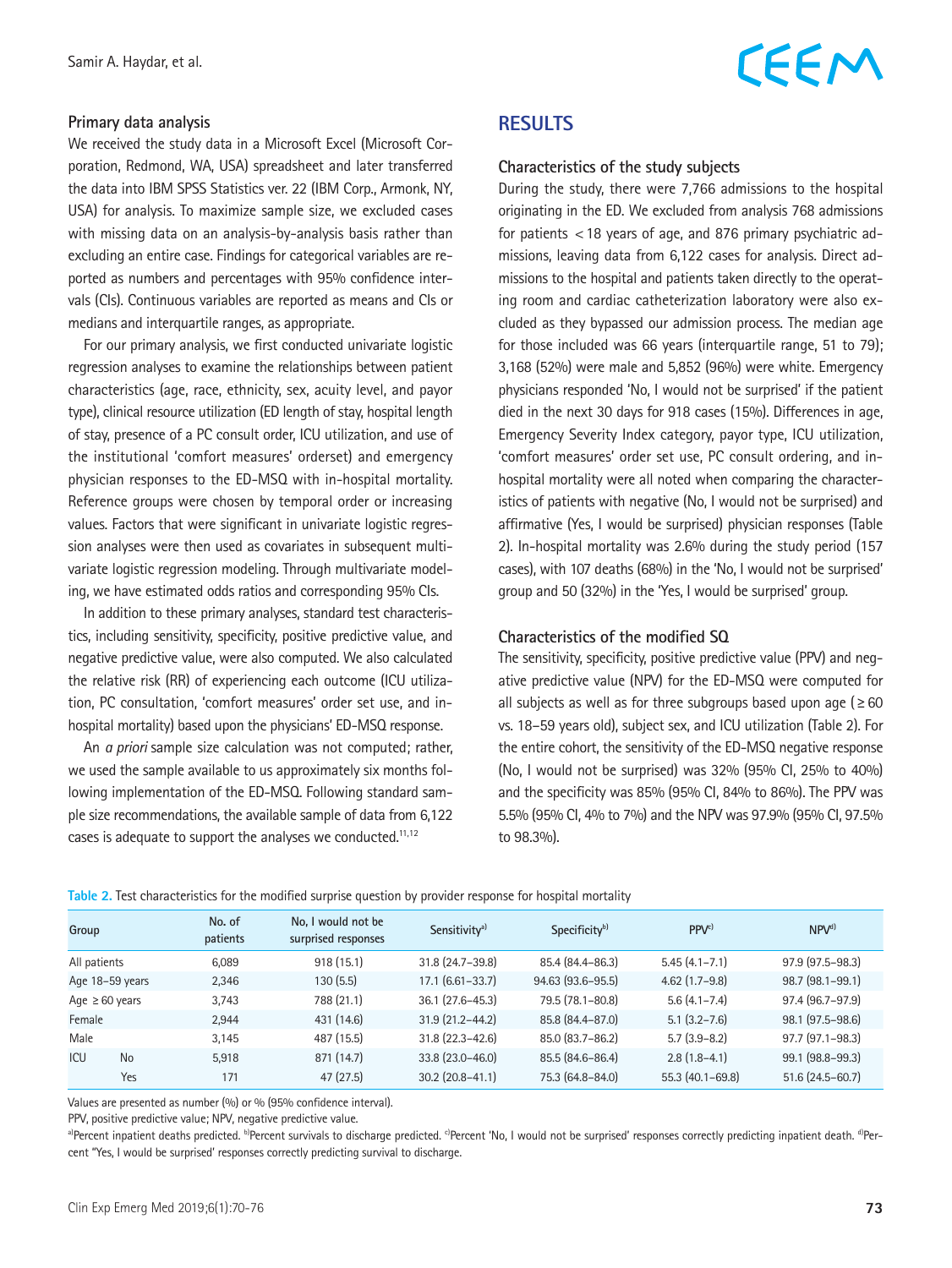# EEM

#### **Table 3.** Predictive value of the modified surprise question

| <b>Characteristics</b>         | All subjects<br>$(n=6,122)$ | No, I would not be surprised<br>$(n=918)$ | Yes, I would be surprised<br>$(n=5,171)$ | <b>Relative risk</b><br>$(95% \text{ Cl})$ |
|--------------------------------|-----------------------------|-------------------------------------------|------------------------------------------|--------------------------------------------|
| Intensive care use             |                             |                                           |                                          |                                            |
| Yes                            | 171(2.8)                    | 47(5.1)                                   | 124(2.4)                                 | $1.87(1.45 - 2.40)$                        |
| No                             | 5,918 (97.2)                | 871 (94.9)                                | 5,047(97.2)                              |                                            |
| Comfort measures order set use |                             |                                           |                                          |                                            |
| Yes                            | 109(1.8)                    | 54(5.9)                                   | 55(1.1)                                  | $3.43(2.81 - 4.18)$                        |
| <b>No</b>                      | 5,920 (98.2)                | 864 (94.1)                                | 5,116 (98.9)                             |                                            |
| Palliative care consult order  |                             |                                           |                                          |                                            |
| Yes                            | 270(4.4)                    | 114(12.4)                                 | 156(3.0)                                 | $3.06(2.62 - 3.56)$                        |
| <b>No</b>                      | 5,819 (95.6)                | 804 (87.6)                                | 5,015 (97.0)                             |                                            |
| In-hospital mortality          |                             |                                           |                                          |                                            |
| Yes                            | 157(2.6)                    | 50(5.4)                                   | 107(2.1)                                 | $2.18(1.72 - 2.76)$                        |
| <b>No</b>                      | 5,932 (97.4)                | 868 (94.6)                                | 5,064(97.9)                              |                                            |

Values are presented as number (%).

CI, confidence interval.

**Table 4.** Univariate logistic regression analysis to predict in-hospital mortality

| Predictor                                                    | OR (95% CI)               |
|--------------------------------------------------------------|---------------------------|
| Modified 'surprise question' response<br>(reference = 'yes') | $0.367$ $(0.260 - 0.517)$ |
| Age category (yr, reference: 18–29)                          |                           |
| $30 - 39$                                                    | $0.931(0.130 - 6.643)$    |
| $40 - 49$                                                    | 3.743 (0.833-16.814)      |
| $50 - 59$                                                    | 3.853 (0.893-16.623)      |
| $60 - 69$                                                    | 4.900 (1.162-20.667)      |
| $70 - 79$                                                    | 5.355 (1.281-22.394)      |
| $80 - 89$                                                    | 7.376 (1.774-30.667)      |
| > 90                                                         | 11.183 (2.595-48.200)     |
| Sex (reference: male)                                        | 1.195 (0.868-1.644)       |
| Race (reference: White)                                      | $0.281$ $(0.069 - 1.141)$ |
| Ethnicity (reference: non-Hispanic)                          | $0.892$ $(0.122 - 6.516)$ |
| Payor type (reference: private)                              |                           |
| Public                                                       | 1.806 (1.171-2.784)       |
| Self-pay                                                     | $0.819(0.311 - 2.154)$    |
| ED length of stay                                            | $0.998(0.997 - 0.999)$    |
| Hospital length of stay                                      | 1.033 (1.017-1.050)       |
| Intensive care use (reference: no)                           | 83.791 (57.285-122.562)   |
| Comfort measures order set use (reference: no)               | 85.758 (55.715-132.001)   |
| Palliative care consult order (reference: no)                | 8.476 (5.782-12.424)      |

OR, odds ratio; CI, confidence interval; ED, emergency department.

#### **Predictive value of the modified SQ**

We computed the RR of ICU utilization, PC consultation, 'comfort measures' order set utilization, and in-hospital mortality for subjects with and without negative ED-MSQ responses (Table 3). Those with negative responses were at greater risk of being treated in the ICU (RR, 1.87; 95% CI, 1.45 to 2.40), of receiving PC consultation (RR, 3.06; 95% CI, 2.62 to 3.56), of 'comfort measures' or**Table 5.** Multivariate logistic regression analysis to predict in-hospital mortality

| Predictor                                               | OR (95% CI)              | P-value                 |
|---------------------------------------------------------|--------------------------|-------------------------|
| Modified surprise question response<br>(reference: yes) | $0.975(0.595 - 1.600)$   | 0.921                   |
| Age $\geq 60$ yr (reference: $< 60$ yr)                 | 1.848 (1.057-3.232)      | $0.031a^{3}$            |
| Payor type (reference: private)                         |                          |                         |
| Public                                                  | 1.062 (0.594-1.901)      | 0.838                   |
| Self-pay                                                | $0.621$ (0.189-2.047)    | 0.434                   |
| ED length of stay                                       | 1.000 (0.998-1.001)      | 0.447                   |
| Hospital length of stay                                 | 1.032 (1.007-1.057)      | $0.011a^{3}$            |
| Intensive care use (reference: no)                      | 104.837 (64.160-171.303) | $< 0.001$ <sup>a)</sup> |
| Comfort measures order set use<br>(reference: no)       | 78.791 (41.533-149.472)  | $< 0.001$ <sup>a)</sup> |
| Palliative care consult order (reference: no)           | 1.552 (0.828-2.910)      | 0.171                   |

OR, odds ratio; CI, confidence interval; ED, emergency department. a)Statistically significant predictor.

der set use (RR, 3.43; 95% CI, 2.81 to 4.18) and of experiencing in-hospital mortality (RR, 2.18; 95% CI, 1.72 to 2.76).

#### **In-hospital mortality**

In univariate logistic regression analysis, the modified SQ response, patient age, payor type, ED length of stay, hospital length of stay, ICU utilization, 'comfort measures' order set utilization, and PC consult orders were significantly associated with inpatient mortality (Table 4). The odds of experiencing in-hospital death were 63% (95% CI, 48% to 74%) less likely for patients where the emergency physician indicated, 'Yes, I would be surprised' when compared to those for whom physicians indicated that the patient's death within 30 days would not surprise them. Patients treated in the ICU died in-hospital 84 times more frequently (95%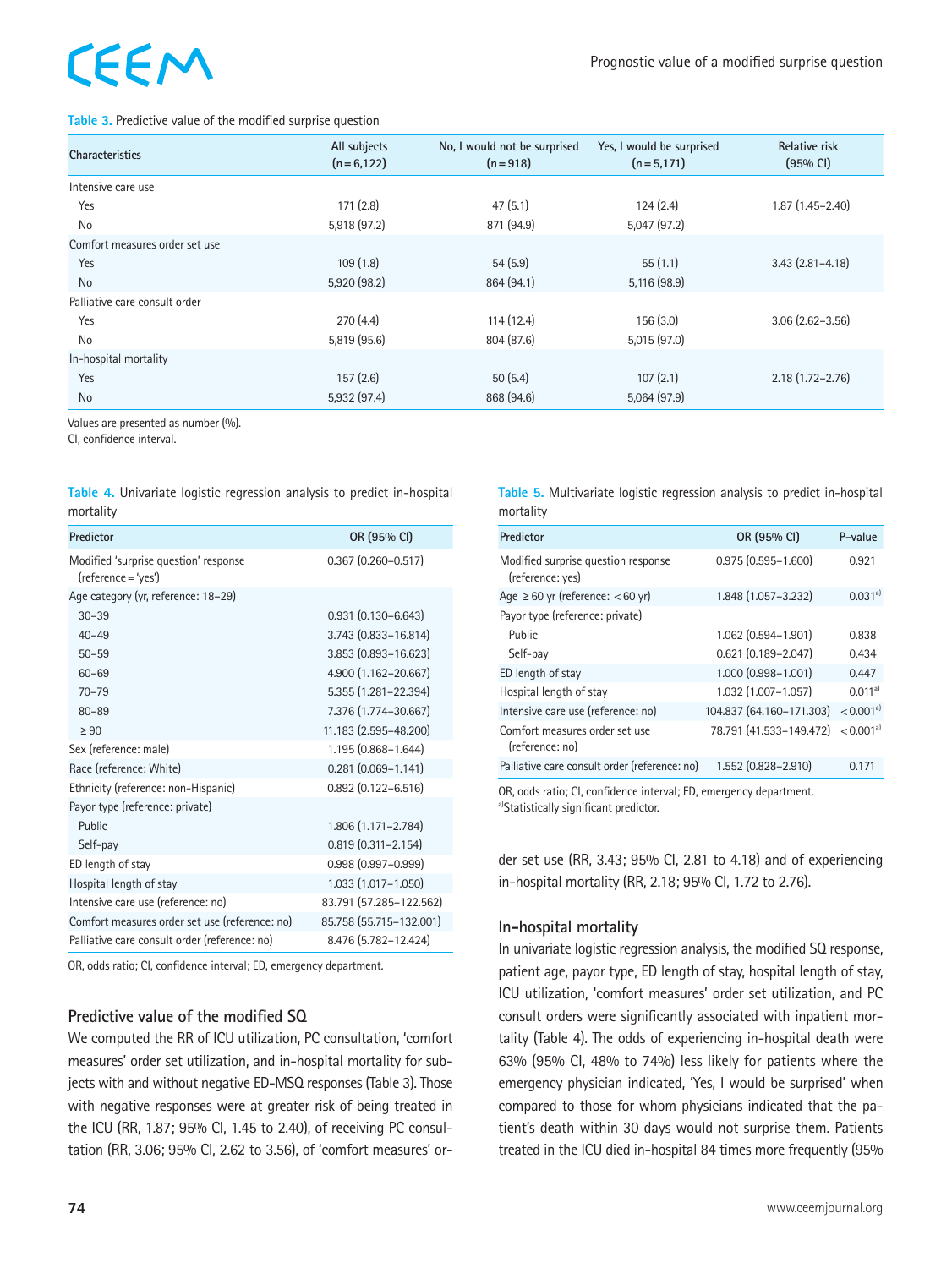CI, 57 to 123) than patients who were not treated in the ICU while those with 'comfort measures' orders died 86 times (95% CI, 56 to 132 times) more frequently than patients without 'comfort measures' orders. In multivariate analysis, only age, hospital length of stay, ICU utilization and 'comfort measures' predictors were significantly associated with inpatient mortality (Table 5). The odds of inpatient mortality were 9 times greater (95% CI, 6 to 12) for patients with PC consult orders than for their counterparts without PC consults.

#### **DISCUSSION**

In our cohort a "No" response to the ED-MSQ, "Would you be surprised if this patient died in the next 30 days?" appears to offer prognostic value regarding increased resource utilization for admitted patients and appears to help predict inpatient mortality. The risk of in-hospital mortality, use of comfort-only order set, and discharge to hospice—all markers of unmet PC needs at time of ED visit—were all higher for patients in the "No, I would not be surprised" group. Our results demonstrate that the ED-MSQ may be used by ED physicians as a simple, effective time-of-admission trigger for a more comprehensive PC needs assessment.

A landmark study published in 2010 by Temel demonstrated that early PC for patients with metastatic lung cancer leads to reduction of symptoms, improved both quality of life and survival despite less-aggressive end-of-life care.<sup>13</sup> Since that time, a rapidly-expanding evidence base has supported these findings for a broad range of terminal diagnoses. More recently, the first randomized study of ED-triggered PC for patients with advanced cancer reproduced the key results of the Temel study, suggesting attention to unmet PC needs in the ED can help patients to live better and longer lives.<sup>1</sup>

Despite evidence suggesting the benefits of PC are strongest when PC teams are engaged early in the course of terminal disease, PC is still underutilized to be of maximum benefit.<sup>5</sup> Emergency physicians, who have no long-term relationships with terminally-ill patients but who meet them in moments of crisis, may be uniquely positioned to objectively identify those unmet needs. Furthermore, as a point of access to medical care for patients across the socioeconomic and health literacy spectra, the ED has been identified as a key point for identification of unmet PC needs in vulnerable populations without access to high-quality outpatient care.<sup>14</sup>

The ED-MSQ is simple to implement, requires no training to answer, and is easily incorporated into time-of-admission orders in an electronic medical record. Unlike diagnosis-based triggers, which are being used in current studies on ED-triggered PC as-

### CEEM

sessments,<sup>15</sup> the ED-MSQ may capture both those with known terminal illness and those with an unexpected change in health who may have a more urgent need for PC assessment. Given its high specificity for in-hospital mortality and hospice discharge, the ED-MSQ alone could be used to trigger the use of a more comprehensive assessment tool in a subset of inpatients. Although high sensitivity is generally considered to be an important characteristic of an initial screening tool, most hospitals do not currently have the resources to perform comprehensive PC assessments on the number of patients that would be identified with a highly-sensitive but poorly-specific tool.

The high NPV (97.9%; 95% CI, 97.5% to 98.3%) for in-hospital mortality observed in this cohort indicates that when emergency physicians provide an affirmative response to the ED-MSQ (yes, I would be surprised), the probability of surviving to hospital discharge is approximately 98%. This may be clinically useful for considering a physician's desire to avoid failing to provide helpful resources to the sickest of patients, those who might die before leaving the hospital, particularly in environments with limited PC resources. Should a physician respond 'yes, I would be surprised,' it would be quite unlikely that their patient would expire during the hospitalization. In resource-limited settings without extensive PC resources, the ED-MSQ may help to identify those who are least likely to have acute need for early initiation of PC, therefore allowing for resources to be targeted at those who are most in need.

Given the low sensitivity and PPV for in-hospital mortality demonstrated in this population (which does not include cardiac catheterization patients and those taken directly to the operating room), providers should be aware of the severity of illness in their cohort population. We believe the value for this tool for the ED setting is two-fold. First, it provides a simple trigger for emergency clinicians to be thinking about early initiation of PC. In addition, it may provide value in targeting resources towards those most acutely in need.

Our study was limited to a single tertiary-care medical center ED, where the particular culture and practice patterns may influence responses to the ED-MSQ. Although the ED-MSQ was initiated at the time of admission for all patients admitted to the hospital from the ED, patients taken directly to the operating theater or cardiac catheterization laboratory, bypassed this typical admission process and therefore did not have the ED-MSQ answered. As this particular population likely represents a disproportionately ill segment of patients entering our institution, had they been included as part of this intervention, it is likely that the prognostic value of the ED-MSQ would have been stronger. In addition, the data used in this analysis were de-identified, rendering it impos-